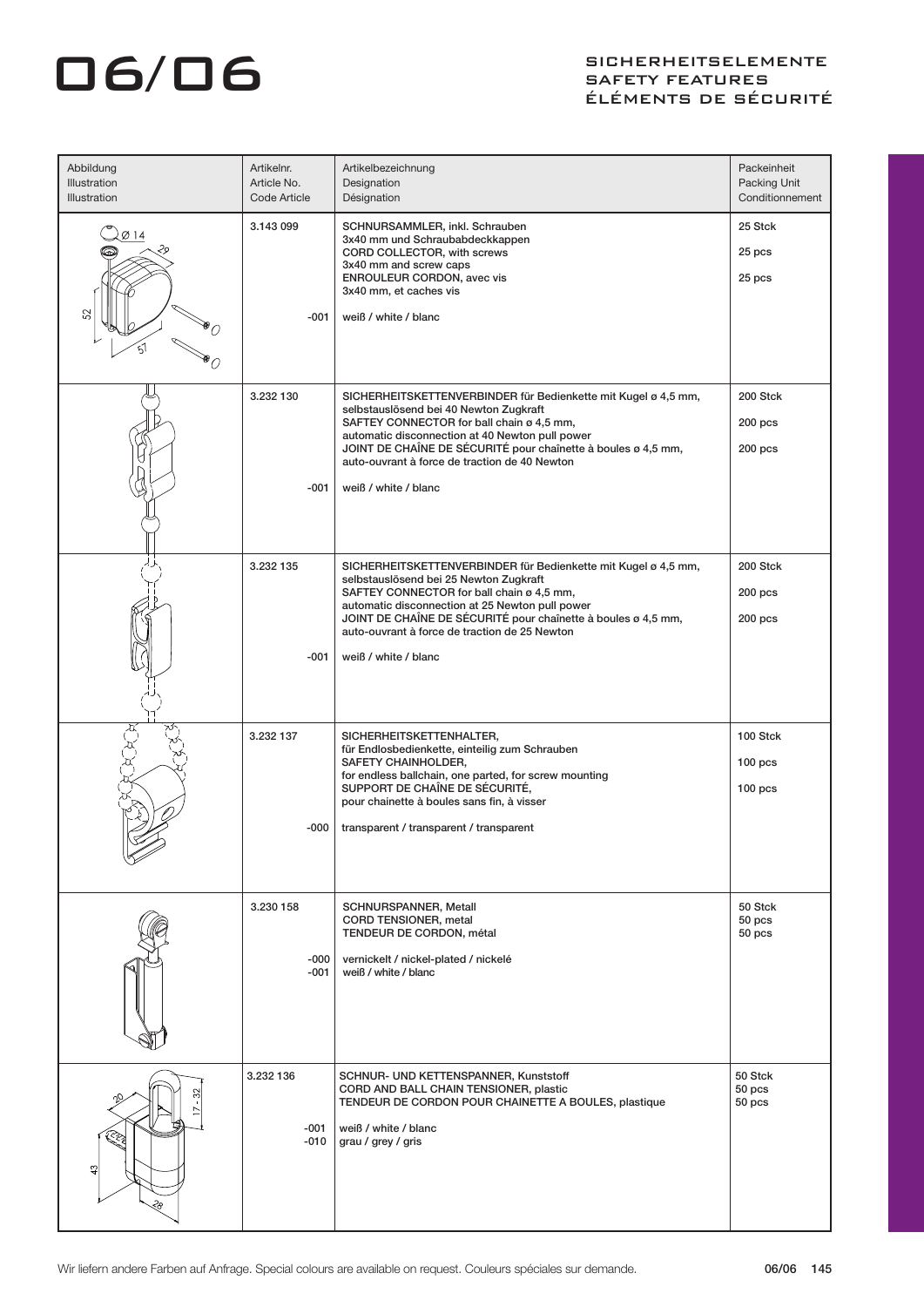# O6/06 SIGHERHEITSELEMENTE SAFETY FEATURES ÉLÉMENTS DE SÉCURITÉ

| Abbildung<br>Illustration<br><b>Illustration</b> | Artikelnr.<br>Article No.<br>Code Article     | Artikelbezeichnung<br>Designation<br>Désignation                                                                                                                                                                                                                    | Packeinheit<br>Packing Unit<br>Conditionnement |
|--------------------------------------------------|-----------------------------------------------|---------------------------------------------------------------------------------------------------------------------------------------------------------------------------------------------------------------------------------------------------------------------|------------------------------------------------|
| 有下                                               | 3.232 134<br>$-001$<br>$-010$<br>-049<br>-060 | SICHERHEITSKETTENHALTER, verstellbar, zum Anschrauben<br>SAFETY-CHAINHOLDER, adjustable, for screw mounting<br>SUPPORT DE CHAÎNE DE SÉCURITÉ, ajustable, à visser<br>weiß / white / blanc<br>grau / grey / gris<br>schwarz / black / noir<br>braun / brown / marron | 100 Stck<br>$100$ pcs<br>$100$ pcs             |
|                                                  | 3.143 077<br>-000<br>-001                     | SCHNURWICKLER mit Schraubabdeckkappe, Kunststoff, ohne Schraube<br>CORD CLEAT with screw cap, plastic, without screw<br>TAQUET POUR CORDON avec cache vis, matière plastique, sans vis<br>transparent / transparent / transparent<br>weiß / white / blanc           | 200 Stck<br>$200$ pcs<br>$200$ pcs             |
| ัส<br>4                                          | 3.143 003<br>-000                             | SCHNURWICKLER, Kunststoff, ohne Schrauben<br>CORD CLEAT, plastic, without screw<br>TAQUET DE CORDON, matière plastique, sans vis<br>transparent / transparent / transparent                                                                                         | 100 Stck<br>$100$ pcs<br>$100$ pcs             |
| $\varphi$ 3,4                                    | 3.109 709 000                                 | SICHERHEITS-SCHNURBEFESTIGUNGSHAKEN, für Raffrollo<br>CHILD SAFETY FIXING SET FOR CORD, for roman blinds<br>CROCHET SÉCURITÉ POUR FIXATION CORDON, pour store bateau                                                                                                | 200 Stck<br>$200$ pcs<br>$200$ pcs             |
| $\phi$ <sub>2</sub><br>ø,<br>.O<br>35            | 3.232 138 000                                 | SCHNURSAMMLER, transparent<br>CORD COLLECTOR, transparent<br>COLLECTEUR CORDON, transparent                                                                                                                                                                         | 100 Stck<br>$100$ pcs<br>$100$ pcs             |